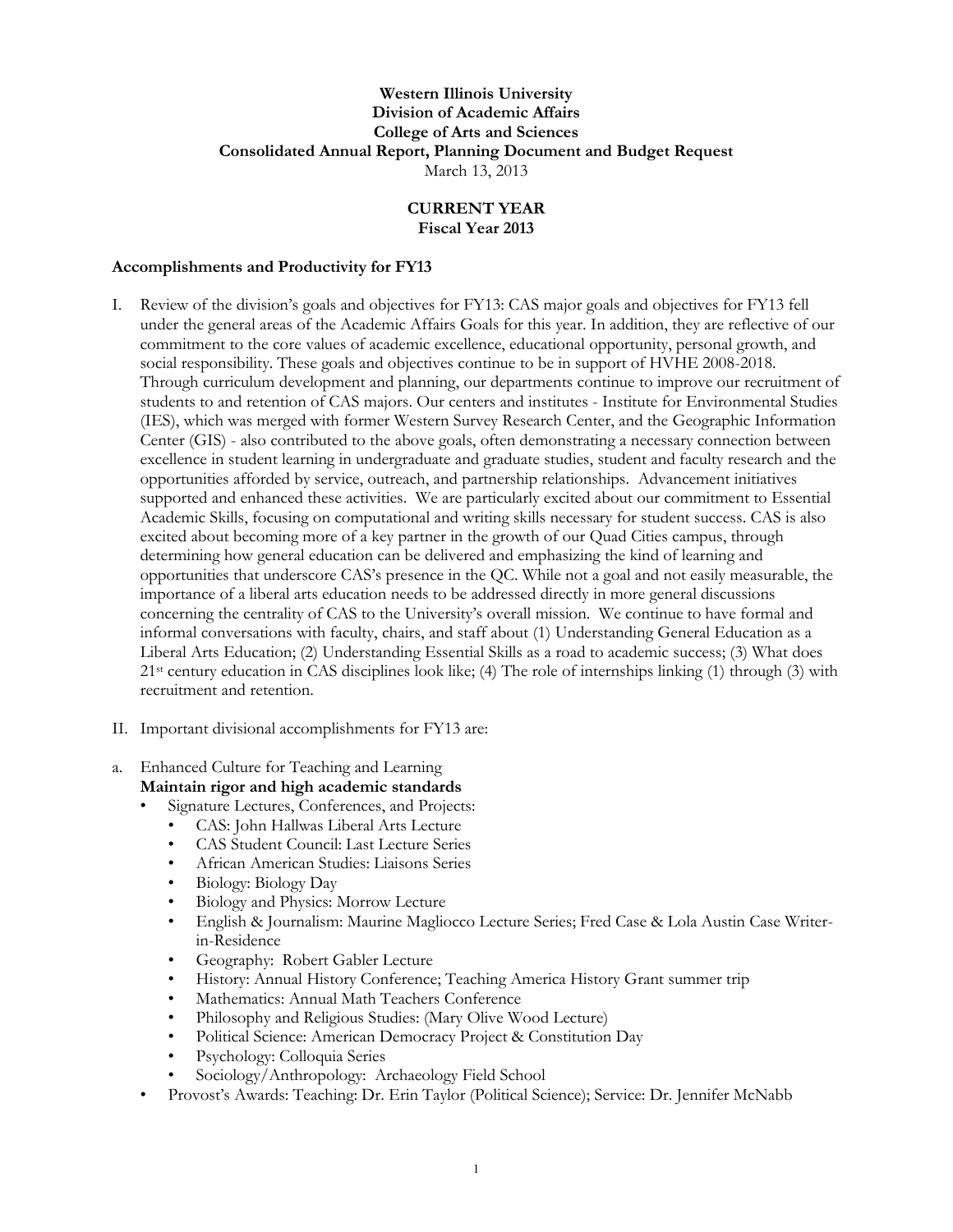(History)

- Distinguished Faculty Lecturer: Dr. TK Vinod (Chemistry)
- Student Success: Finalist for the Truman scholarship Elizabeth Etta (AAS Major); Physics faculty member is mentoring a candidate for the Barry Goldwater National Fellowship Application.
- Teacher Education: All secondary teacher education programs: Members of CAS and COEHS Deans' offices & members of the UTEC Redesign Team are collaborating to revise and update teacher certification options per the new 2013 Illinois Professional Teaching Standards. A physics faculty member on partial reassignment assists with the redesign and advising in the science teacher education program
- Strengthen academic programs through review & discipline-specific accreditation: Maintain CCNE Nursing accreditation; English and Mathematics programs underwent successful program review, including external review; Chemistry continues to prepare for future AAFS accreditation for their Forensic program

## **Initiate implementation of revised FYE**

• CAS Dean and CAS faculty are members of FYE Leadership Committee. CAS Dean chairs the Course Staff Identification Team.

## **Increase course based civic learning and service learning opportunities, while helping to spur community development in our region and beyond**

- Mock Presidential Election Activities
- Constitution Day Activities
- English/Journalism student projects for: "Before Quad Cities," website dedicated to local history; articles on alumni, faculty research, and current student organizations; interviews with Western High & Lab School alums. ENG 482: Life Writing course on the history of Simpkins Hall.
- History: speakers series related to the NEH Exhibit "Abraham Lincoln, the U.S. Constitution, and the Civil War" at the Malpass Library (grant collaboration with the Library).
- Geography: continues to embed service learning in its curriculum (e.g., Geog 120, 557, 510)
- LAS: 8 MLAS students completed internships, including one at St. Anthony's nursing and rehab center, Rock Island (which has resulted in full-time employment for the student) and an internship at Catholic Worker House creating resource binder for homeless veterans in the QC area); 4 MLAS students completed applied projects. Several faculty incorporated course-based civic learning and service opportunities, including: Farmers' Market visit in Davenport, IA.
- Sociology/Anthropology Projects were completed in Soc 424G: Sociology of Mental Health at Bridgeway, Corp. and the sociology professor participated in this agency's accreditation review. Other projects were completed in FYE sections of Soc 100: students volunteered to interact with people at a nearby site (e.g., nursing homes, schools, churches, animal shelters, various places on the WIU campus); a sociology faculty was a service-learning supervisor at the Salvation Army (Macomb).
- Women's Studies: Development of a new course on Feminist Research and Activism, focusing more on activism and service learning

## **Expand study abroad opportunities/increase internationalization**

- CAS continued support of study abroad programs, including a number of new programs for 2012- 2013 (WISE Spain-FLL, WISE Costa Rica-FLL), Stories of India- Rel/Anth, International Health Care: United Kingdom-NURS, U.S. in the World
- LAS/AAS/WS co-taught a course on Race, Class, and Gender in connection with the Dealing With Diversity Institute
- AAS student will be studying in Ghana this Spring.
- Biol faculty was awarded a Fulbright Senior Specialist grant, working with the School of Environment Management at Guru Gobind Singh Indraprastha University in New Delhi to help them design a master's degree in Natural Resources Management
- E&J: delivered a total of 8 courses on world literatures, the emergence of postcolonial studies, and media and international relations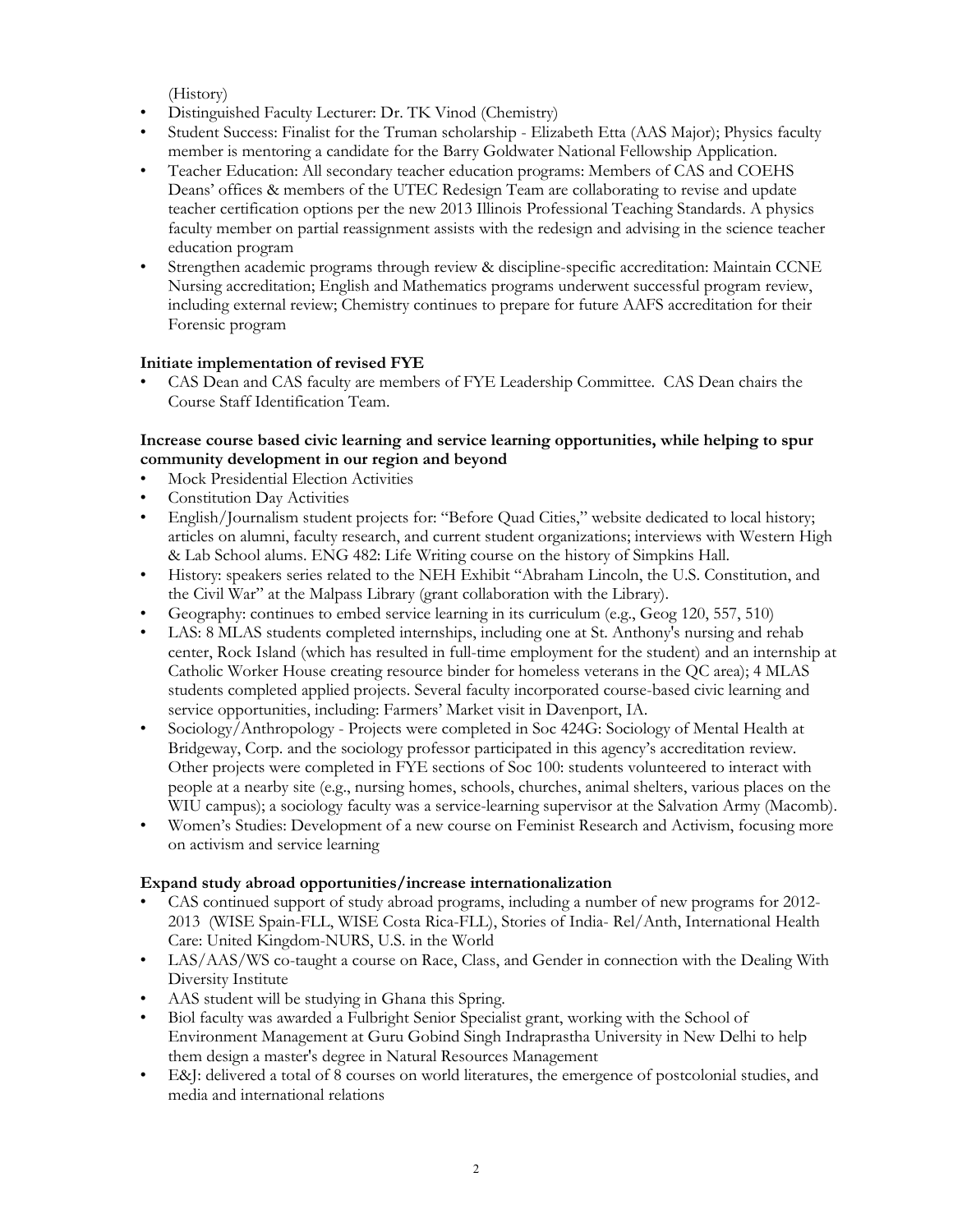- History: Inaugural offering of "WIU in Belfast" Study Abroad, an annual program connecting WIU and Queen's University, Belfast; "Eternal Rome" Summer 2013 Study Abroad; a Faculty member was awarded Faculty Study Abroad Fellowship Program to South Africa
- Phil/RST: Faculty approved to lead a second group of students to India in course, "Stories of India."
- Political Science: A group of 20 Danish exchange students visiting Macomb attended Greg Baldi's Political Science 101 class. Four political science students are currently studying abroad. Amos Guiora, Professor of Law at the University of Utah, and Retired Colonel in the Israeli Defense forces spoke on free speech and national security in Israel.
- Psychology: Faculty member was awarded a study abroad fellowship to supervise a group of students traveling to Romania next year. She also developed a new course: "Cultural Psychology"
- Sociology and Anthropology: Study abroad courses were scheduled at: Fudan University, Shanghai, China (Anth 279: Issues in Contemporary Chinese Society & Culture); Sungkyunkwan University, Seoul, South Korea (Soc 316: Collective Behavior and Social Movements); Semester at Sea--multiple city and country (Anth 110: Introduction to Cultural Anthropology). An anthropology faculty cotaught (with a religious studies faculty) a study abroad course (Anth/Phil 379: Stories of India) in Deradun, India.

## **Support scholarly/professional activity**

• Continued to support faculty travel, with matching funds up to \$400 for research presentations.

## **Support for Quad Cities Riverfront campus**

In addition to the activities described in section "Western Illinois Quad Cities:"

- Upper Mississippi River Conference
- English Major is being delivered
- Two Physics courses are delivered in support of Engineering Major
- Full-time, Unit B Psychology Instructor (moved from Macomb Campus to Quad Cities)

## **Expand scope of the Centennial Honors College**

• Many of our CAS faculty and administrators are participating in the Presidents Institute initiative and the Presidential Leadership Class (mentoring students to be competitive for major external scholarship and fellowships).

## **Support undergraduate and graduate research opportunities**

- For the 2012 Undergraduate Research Day (URD), 78 CAS faculty mentored 198 students*.* 155 projects were presented by CAS students representing 66.5% of all presentations. For FY13, the CAS expects to award c. 96 undergraduate research grants (27 in Fall; 69 applicants in Spring). This is similar to the number awarded during FY12 (95). Ten CAS students were chosen to receive Norman and Carmelita Teeter Undergraduate Research Awards (\$300 each) recognizing the most outstanding student research projects in the College of Arts and Sciences for the academic year. CAS Graduate Student Research and Professional Development Award Recipients Total CAS matching funds for Spring and Fall  $2012 = $4,367.18$  (18 students). CAS support of Model Illinois Government and Midwest Model United Nations. CAS & AAS continues its support of The United Voices of Western Inspirational Singers (UVOWIS). CAS support of the 24th Annual Illinois Student Research conference (Chemistry).
- b. Fiscal Responsibility and Accountability **Allocate new funding and reallocate variance dollars to support University priorities** – Budgets are centrally located.

**Identify alternative funding sources:** See 4 - "Western Illinois University Funds" and "Grants, Contracts, or Local Funds."

c. Focus on Statewide Public Agenda and Performance Funding Initiatives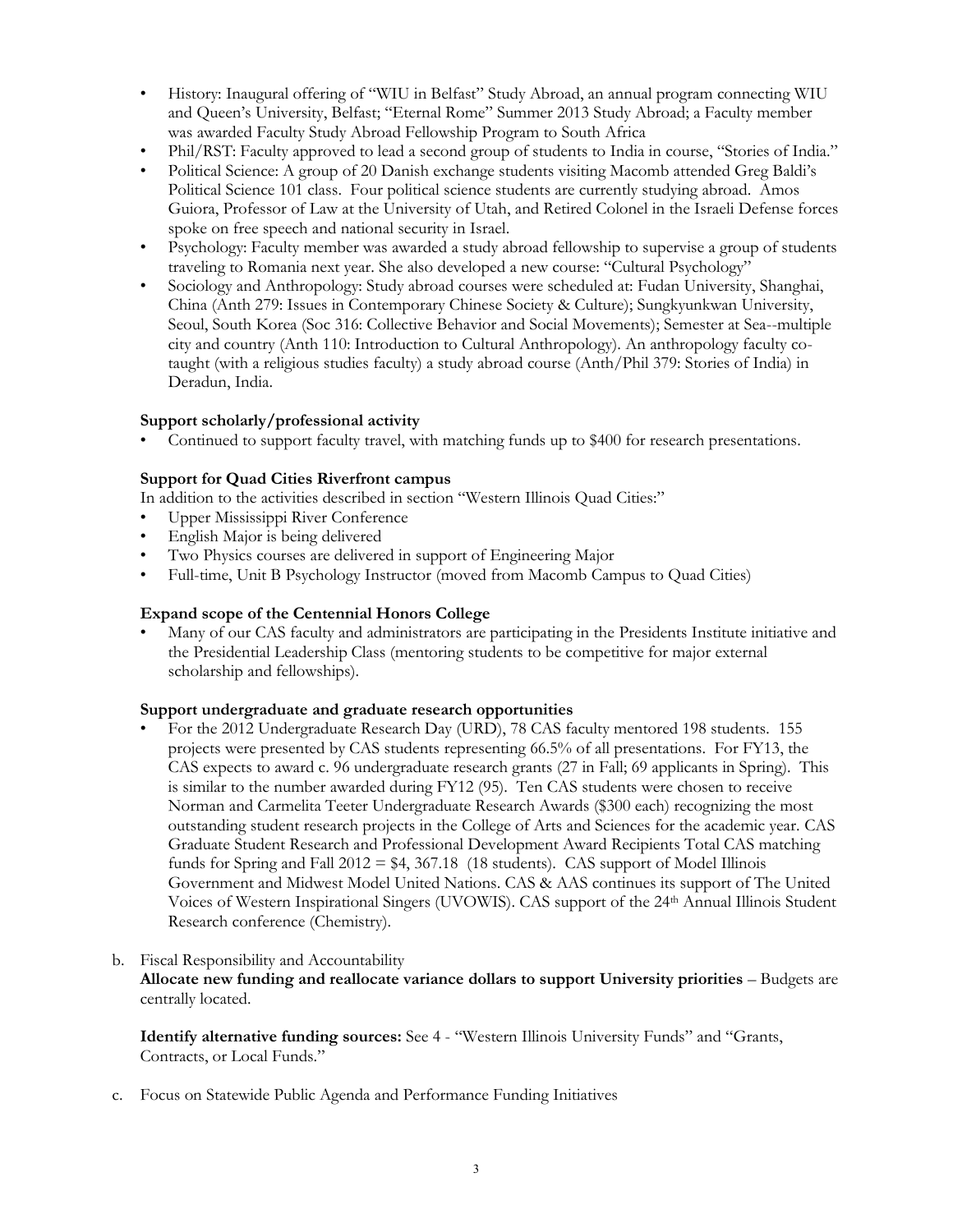#### **Increase educational attainment through enhancement of recruitment and retention of students**

- In addition to the activities listed under "Enhanced Culture for Teaching and Learning" and "Support Undergraduate / Graduate Research" we have:
	- Most departments are meeting to develop integrated bachelors/masters degrees.
	- CAS Deans and Chairs are meeting regularly with Dr. Ron Williams and Dr. Andy Borst to determine feasibility of  $2 + 2$ ,  $3+2$ , and linkages programs as well as to determine how to better serve students starting in high school.
- Ensure college affordability by expanding and improving scholarship opportunities and providing students with greater access to employment: Since  $7/1/2012$  we have added the following Scholarships:
	- Vivian D. Kline Current Scholarships in Foreign Languages and Literatures
	- Peggy J. Rodeffer Scholarship in Physics
	- Ruth Dexter Scholarship in Nursing
	- Carl B. Larson Scholarship in Archeology
	- Continued Student Alumni Award in Geology
	- John J. Alford, Fred C. Caspall and Alden R. Longwell Scholarship in Geography & Meteorology
	- Benjamin G. and Donna M. Hughes Scholarship in Chemistry

**Increase the number of high quality baccalaureate degrees awarded:** See A "Enhanced Culture for Teaching and Learning"

#### **Enhance access, equity, and multicultural initiatives for entire campus community**

Increased the success of students at any stage of the P-20 education pipeline to eliminate achievement gaps by race, ethnicity, socioeconomic status, gender, and disability by

- Improving college readiness through curriculum alignment, access to quality preschools, postsecondary and high school partnerships, and links between student financial aid and a demanding high school curriculum.
	- Science summer camp: Physics, Chemistry, Biology, Geology, Geography, Nursing, and Psychology presented "Discovering the World Through Science" with partnership support through CAS in Summer 2011 & 2012 and is schedule for June 9-14, 2013. It is available for students completing their freshman, sophomore or junior year in high school. Students explore geology, physics, nursing, meteorology, neuroscience, chemistry, and biology in a hands-on learning environment.
	- Working with Dr. Ron Williams and Dr. Andy Borst on various linkages programs.
	- CAS Essential Academic Skills Committee (EASC): Formed in Fall 2011, EASC is working to identify strategies to ensure that all students have strong reading, writing, math, and critical thinking skills. This semester's professional development workshop series for CAS faculty is focused on creating assignments that help students develop these skills. Committee members come from CAS Departments.
	- Social Science departments (POLS, Psychology, Sociology, and Geography), with assistance from the college dean's office, have all begun developing 2+2 programs with Carl Sandburg College.
	- Geography has contact with high school counselors with a focus on the importance of Math and Physics for the BS in Meteorology at WIU.
	- Geography encourages community colleges to encourage their students to enroll in Calculus and Physics courses, before joining WIU's Meteorology program.
	- Geography and Meteorology majors visit elementary schools to prep kids on basic geography curriculum.
	- Mathematics hosts Girls Plus Math summer camp to encourage the study of mathematics by young women.
	- Math 099 in different formats including smaller classes that help students from disadvantaged high schools.
	- Physics partnered with the CAS last summer (and again this summer) to offer a special section of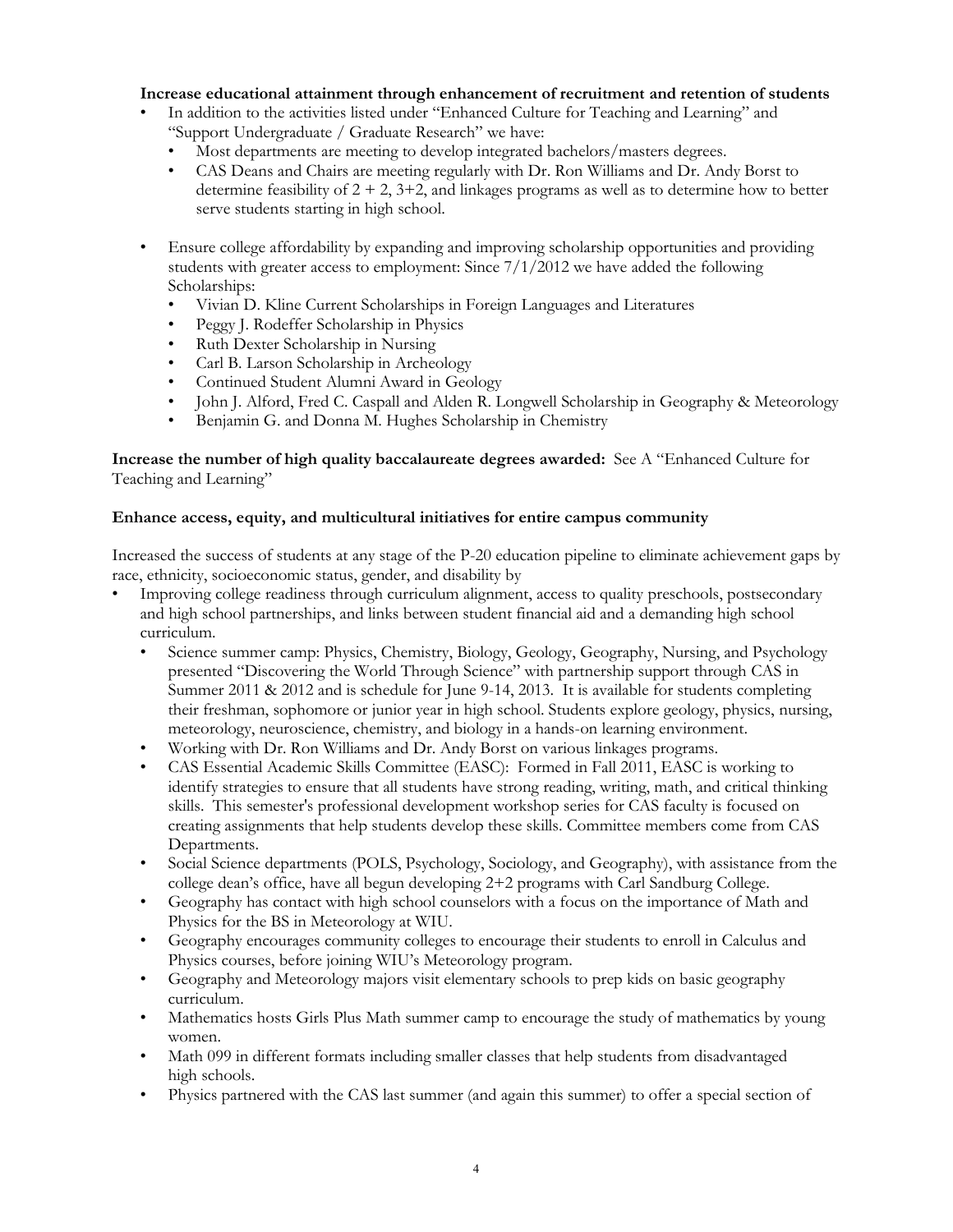Phys 211, Univ Physics I Calculus-based, targeting local area high-school students and providing them an opportunity to have an AP physics course, which is not offered at the vast majority of these schools. The students can earn dual credit at their high school in AP Physics while also earning Phys 211 credit at WIU.

- Physics leadership has collaborated with the CAS Development Officer to gain additional endowed student scholarships to assist high-need high-achieving students
- Strengthening teacher and school leader quality through upgraded standards and professional development.
	- CAS partners with COEHS on grants to improve K-12 education
	- CAS Departments' collaboration on Teacher Education programs and accreditation
	- AAS/WS/Liberal Arts and Sciences chairs and director co-taught course on Race, Class, Gender, in connection with Dealing With Diversity Institute.
	- Women in Science proposal regarding arranging infrastructure to support women faculty and students in Science, Technology, Engineering, Mathematics, Nursing, Health Sciences submitted to College and Provost's Office.
	- Geography works with Macomb High School social science teachers on geography lessons.
	- Local area teachers have standing invitation to visit Physics and tap into faculty resources.
	- Faculty tailor lessons for students with disabilities (Geography).
	- Physics continues to develop online complementing materials to lecture courses to assist students with diverse learning styles.

Increased the number of adults, including GED recipients, reentering education and completing a postsecondary credential by expanding opportunities for adult learners through regional partnerships, baccalaureate completion programs, and new entryways for low-skilled residents.

- Faculty travel to offer specialized courses for non-traditional students in Moline and Rockford.
- CAS departments develop online courses to support WIU's distance education program.
- Physics participates in the LIFE program (Learning Is For Ever) for adult learners involving three different professors in a mix of astronomy and optics courses.
- Departments (e.g. Physics) develop distance-learning courses to meet general education needs.
- Physics offers PHYS 211 and PHYS 213 on the Quad Cities campus for their Engineering Major.

Reduced geographic disparities in educational attainment by:

- Expanding capacity through improved access to postsecondary education in rural areas of the state, baccalaureate completion opportunities, distance learning, and dual credit:
	- FLL continues to expand its online course offerings. In addition to SPAN 121 and 122 a FR 121 course has been approved and is being created.
	- Site visits by faculty to elementary and high schools in the local region.
	- Many CAS departments bridge the distance gap by offering online general education courses.
	- A number of CAS departments participate in Science Olympiad at WIU.
	- Geography conducts GIS workshops for high school students in the regions.
	- History continues to expand its on-line course offerings, providing distance-learning coursework in U.S., Western Civ, and Middle East history.
	- The RN-BSN completion program will be completely on line. We are also looking into dual enrollment for students at Blackhawk and possibly Spoon River.
	- Philosophy & Religious Studies has been actively improving distance learning capabilities by adding new online courses which meet general education requirements.
- Strengthening college readiness through implementation of a High School to College Success Report and partnerships with community colleges and high schools.
	- Geography has a nascent academic relationship with community colleges, such as Carl Sandburg College, describing the curriculum for both Geography and Meteorology programs.
	- History faculty lecture periodically to community college and high school courses and teachers in the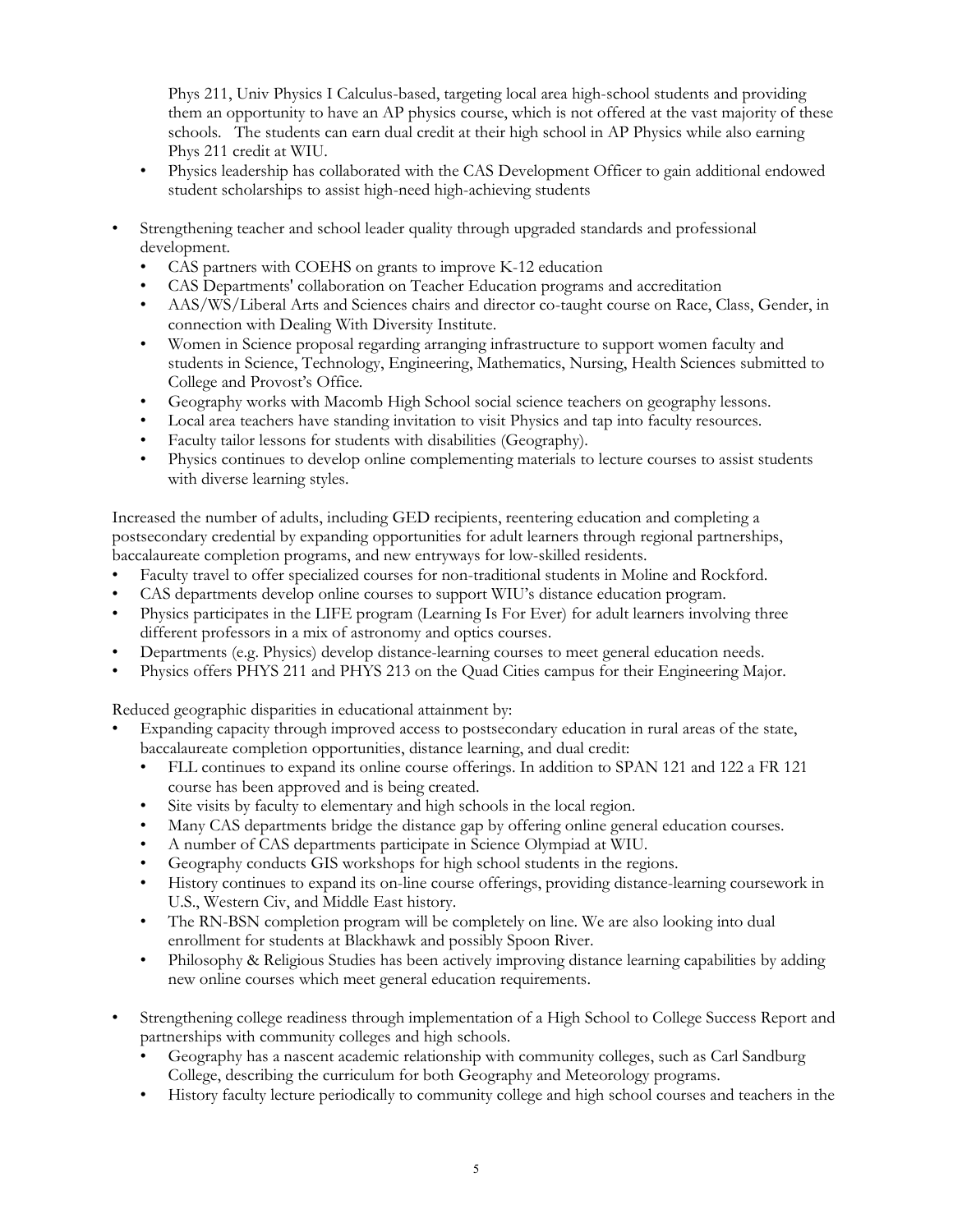region to explore specific subjects, introducing them to college-level pedagogical techniques and material.

- CAS Recruitment Grant enabled Philosophy and Religious Studies to contact advisors at 58 regional and statewide community colleges, including scholarship information.
- Physics partnered with all local area high school physics classes to provide opportunities to visit its SPIL (Secondary Physics Instrumentation Laboratory) in Currens Hall and conduct experiments in physics on-site at WIU Physics that go beyond the experimental capabilities or budgets of their schools. Also, the department obtained an APS-PAIR grant in conjunction with Payson-Seymour High School to fund their transportation for three WIU visits and to help them acquire compatible equipment to expand teaching and classroom activities. Similar partnership arrangements with other local high schools are being identified.
- d. Facilities Enhancement and Deferred Maintenance
	- **• Support for renovation of science laboratories:** Support for renovation of science laboratories: CAS has been involved with the planning and design of the renovation of science laboratories, Nursing facilities, and the building initiatives in the Quad Cities (COPS improvement dollars). Deans Martinelli-Fernandez, Schmidt, and Morgan sit on planning meetings, which include representatives from physical plant, QC leadership team, and architectural firm.
	- **• Support for Engineering and Nursing facilities:** Same as above (Nursing)
	- **• Support for Performing Arts Center** (n/a)
	- **• Support for three-dimension art facility** (n/a)
	- **• Renewed funding for classroom renovation** (n/a)
	- **• Support major capital budget initiatives** (n/a)
- e. Technology Enhancement
	- Support the enhancement of technology infrastructure: See "Technology Goals and Objectives"
	- Integrate the utilization of technology into the classroom: See "Technology Goals and Objectives"
	- Implement Desire to Learn: n/a
	- Continue computer replacement as funds are available: See "Technology Goals and Objectives"

III. Indicate measures of productivity by which the unit's successes can be illustrated.

## **Measures related to academic support**

- Continuing development, refinement, and assessment of curriculum reflective of student needs and university goals as prioritized by academic support of undergraduate and graduate majors, professional degree programs, minors, First Year Experience initiative, general education, and service courses.
- Mentored student/faculty research, student professional development (participation in conferences, publications, etc.), participation in the honors program, student experiential learning and internship involvement.
- Initiatives to increase student appreciation and understanding of diversity, globalization, and internationalization.
- Student recruitment and retention initiatives and events.
- Numbers of majors and minors (especially in relation to the number of tenure/tenure-track faculty in a department).

## **Measures related to faculty**

- Faculty teaching experience.
- Faculty professional achievements realized in publications, presentations, and extramural funding.
- Support of development, recruitment, and retention of a qualified and diverse faculty.

#### **Measures related to the performance of the major non-departmental units within the college (e.g., IES, GIS Center)**

• Research (grants, contracts, publications, presentations) and academic activities central to the mission of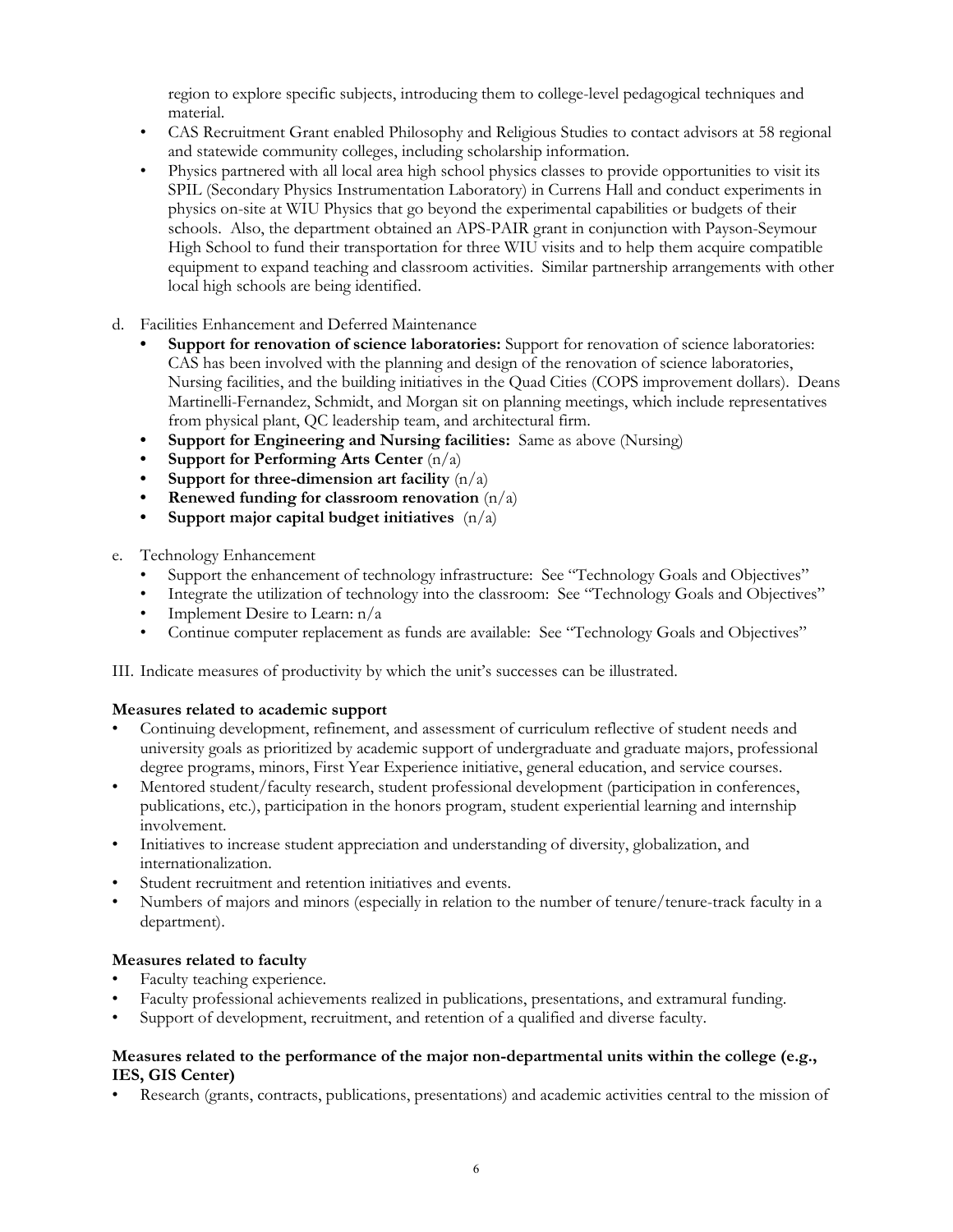the unit as measured in faculty productivity and student participation.

## **Measures related to college-wide initiatives**

- Support of the liberal arts and sciences mission.
- Continued support of university-wide initiatives such as First Year Experience, internationalization, support and development of WIU-QC programs and offerings, and the American Democracy Project.
- Continued commitment to important outreach activities.
- Continued work toward implementing advancement/development initiatives
- IV. Describe how the division used any of the following categories of funds to enhance accomplishments and productivity:
- **Western Illinois University Foundation funds**: The College expended \$268,040.59 in WIU Foundation funds during the period July 1, 2012 through February 28, 2013. Funds were used: 31.7% (\$84,925.00) in support of student scholarships; 2.6% (\$7,078.83) in support of student assistantships, student research or student employment; 23.3% (\$62,310.30) for contractual expenses adding 20.4% (\$54,768.81) in contractual expenses for Operating Tax and Licenses (\$54,748 of this was for UBIT tax unrelated business income tax - for farm revenue for FLL bequest); and the remaining 22.0% (\$58,957.65) was used for miscellaneous expenses (consumables, equipment, etc.).
- **Funds available due to vacant positions or dollars saved through hiring of new personnel at whatever level those funds reside:** N/A - Budget is centrally located.
- •. **Grants, contracts, or local funds:** Grants and contracts received in FY13 (through February 28, 2013) totaled \$ 188,047 (5) [FY12 \$366,847 (7)]. The number of grant submissions in FY13 thus far are 22 (FY12: 18), \$3,093,129 [FY12, c. 1.2Mil (18)]. Grant funding was used to purchase scientific equipment used in both research and teaching, to fund undergraduate and graduate research, to provide travel expenses for faculty and students attending professional meetings, and to conduct K-12 outreach activities. Additionally, funds received through local accounts totaled \$107,394 through February 28, 2013. (FY12: \$123,911 through February 28, 2012). Those funds were generated through internal grants and the GIS Center. Funds were used to support equipment and commodity purchases, research travel, and to employ undergraduate and graduate students. Additional grants and contracts are pending through the remainder of FY13. Additionally, there are survey research contractual activities that are planned for FY2014.
- **Internal Reallocations:** Due to the current fiscal situation and the loss of control of personnel variance dollars, the College made no single internal reallocations of over \$20,000. While no single reallocation reached this threshold, in aggregate the College contributed \$50,035.83 as matching funds to departmental travel allowances, \$25,571.56 to undergraduate and graduate student grants and awards, and \$2905.31 to departments as student recruitment grants. In addition, the College spent \$72,026.88 for new computers destined for faculty and staff desktops and for electronic classrooms. The College also contributed \$7780 toward scientific equipment repair and purchases for several departments. The source of funds for these expenditures was the College's appropriated accounts (instructional and operating budgets, including year-end sweeps of unused department funds) and indirect cost recovery accounts.
- **• Other funding sources:** None

## **Budget Enhancement Outcomes for FY13**

See attachments:

- A1. Completion of Phase II of Currens Hall Remodeling for School of Nursing Laboratories
- A2. Replace Faculty/Staff/Classroom Lab Computers, Maintain Electronic Classrooms and Provide Computers for Newly Hired Faculty/Chairs
- A3. Start-up Fund Commitments to New Science Faculty
- A4. Completion of Move of University Writing Center to Malpass Library

In addition, while the College was not involved in the budgetary process or allocations, we sincerely thank central administration for their support in summer 2012 for the complete renovation of two chemistry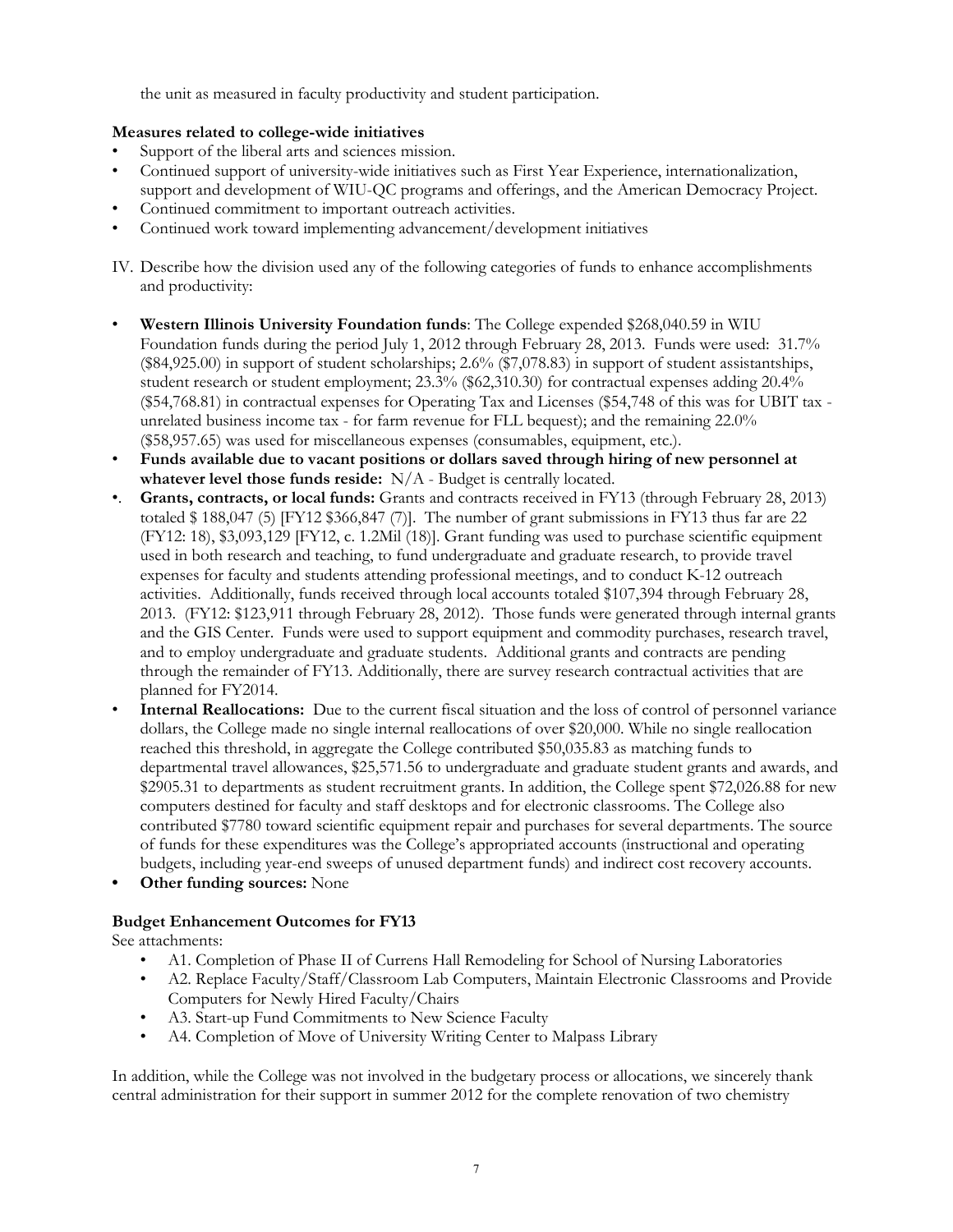teaching labs (Currens 419 and Currens 423), as well as the adjoining Chemistry prep area (Currens 425). This was accomplished using COPS funds directed to the College by the Provost. Renovation involved replacement of fume hoods, lab benches (including plumbing and electrical), as well as replacement of chemical cabinets in the adjoining chemistry prep area. These improvements were much needed and have greatly improved the learning environment for Chemistry students.

## **BUDGET YEAR Fiscal Year 2014**

#### **Major Objectives and Productivity Measures for FY14**

I. The important goals and objectives the CAS will pursue in FY14 are:

- 1. Review and promote internships across the CAS; e.g., develop and coordinate an UG Internship Program for Macomb and QC campuses (E/J); Compile a directory of internships, paying particular attention to those internship-granting institutions with which faculty have a direct connection (HIST); explore possibility of WS internships with the Western Illinois Regional Council to assist victims of sexual violence. (On-going; development and implementation of programs and internships)
- 2. Review and promote advancement initiatives outlined in CAS Advancement Plan: Increase external funding for CAS scholarships through donor solicitation and events such as the Annual CAS Scholarship Dinner. Increase external funding for faculty development and travel. Increase external funding for the CAS undergraduate research and creative activity program (Mid-term; On-going).
	- Secure external funding for CAS Endowed Professorships (Mid- and long term).
	- Secure external funding for all Departments and areas within CAS (On-going).
	- Continue securing funds for possible Center for student scholarships, assistantships and faculty development. Professional appraisal for the Booth Political Memorabilia Gallery
	- Continue development efforts with CAS Advancement Advisory Board in support of CAS Advancement Plan and to re-evaluate goals (On-going)
- 3. Develop Weekend College Academy develop alternative schedules for students to complete degrees in less time (Short-term: proposal development; Mid-term: implementation)
- 4. Create a culture of writing through the CAS Essential Academic Skills commitment and the review of writing programs, courses, opportunities in the CAS and University; make recommendations to the WIU community to improve student success in this area; creation of a smooth and effective developmental Mathematics/core competency sequence that helps retention and success of the students (Implementation of faculty development opportunities in this area, increased retention and success of students; ongoing)
- 5. Restructure LAS administrative duties and the BLAS (Short- and mid-term; development and implementation of operating papers for LAS organizational structure)
- 6. Support Quad Cities development: IES & ESPhD implementation (Short-term); Soc BA development (Short-term) and implementation and explore possibility of developing other CAS degrees (Ongoing)
- 7. Support initiatives for professional development for women (faculty, students, and other stakeholders). This includes proposals for Women in Science and Ready to Run (On-going).
- 8. Continue support of revised FYE (On-going)
- 9. Increase course based civic learning and service learning opportunities, while helping to spur community development in our region and beyond; e.g., Implement pilot program to introduce a service-learning component to ENG 180 and 280 (Short-term)
- 10. Continue support of Signature Lectures, Conferences, and Projects (Delivery of lectures, conferences, projects; Ongoing)
- 11. Develop new Integrated Bachelors and Masters Degrees, e.g., Geography and Biology (Develop program and subsequent paperwork for approval; On-going)
- 12. Strengthen academic programs through review & discipline-specific accreditation: Continue support of Teacher Education programs and School of Nursing; Pursue accreditation for Forensic Chemistry;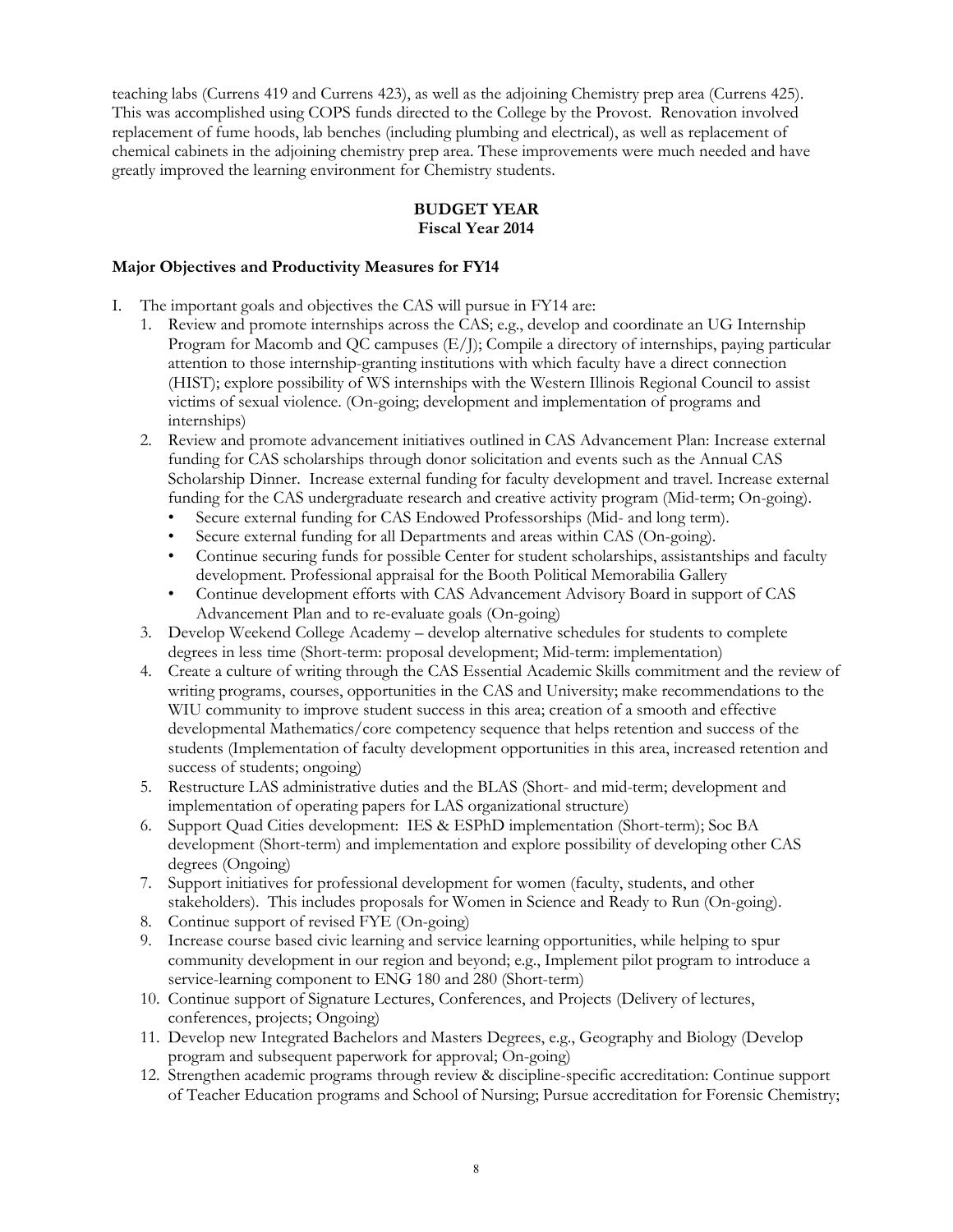Program reviews for Specialist in School Psychology and BA & MA in Sociology (On-going)

- 13. Continue to support scholarly/professional activity (Travel support; grant assistance; On-going)
- 14. Hire a College-level technician who can maintain and repair scientific equipment. (Create a Collegelevel technician position; Short-term)
- 15. Explore Nursing post-baccalaureate degrees such as a Masters or a DNP (Mid- to long-term)
- 16. Explore new curricular opportunities through collaboration with other Colleges: (e.g., Math Pursuing a feasibility study for creating a new undergraduate option in Applied Mathematics/Statistics in connection with the submission of a major NSF grant proposal. (Shortterm)
- 17. Advocate for reinstatement of lost positions through the planning process (On-going)
- 18. Support a stand-alone, independent School of Nursing. (Long-term)
- II. Of the objectives identified above, all are directly related to Strategic Plan action items.
- III. For Strategic Plan action items noted above, indicate whether you intend to have the action completed in the short-term (next 12 months), mid-term (2-4 years), or long term (5+ years). See above.

#### **Technology Goals and Objectives**

1. The most important technological goals and objectives the CAS will pursue in FY14 are:

CAS's technology plan has three priorities: infrastructure (which includes technology-enhanced classrooms, videoconferencing and the like), equipment (computers for faculty, staff and classroom labs, as well as presentation equipment in enhanced classrooms) and personnel. Recent budgetary circumstances and the loss of control of college personnel variance funds have resulted in the college having a somewhat limited role in supporting technology for our faculty, students and staff. Hence, the preservation of basic operability of technology resources is our primary focus and, consequently, the CAS has realigned its technology goals as follows:

- Maintain current level of functioning technology-enhanced classrooms CAS maintains over 45 technology-enhanced classrooms. Outside of a small number equipped and primarily maintained by University Technology, the maintenance and upkeep of these rooms is the responsibility of the College technology staff, which consists of one Instructional Technology Systems Manager (ITSM) and several student workers. A number of these classrooms have computers that are sufficiently old that they are experiencing recurrent problems and excessively slow boot-up times. We will identify and begin to replace these machines as funds allow. *(*Mid- and long term)
- Initiate replacement of computers in department classroom computer labs. Many of our departments maintain classroom computer labs used for teaching discipline specific topics (e.g., statistics, composition, GIS). These computers see heavy use and they are essential to the delivery of these academic programs. The oldest of these labs, with computers ca. 2005-2006, need to be replaced. uTech requires that all computers in a lab share a single disk image, so all computers in a lab must be updated at the same time. We have requested a budget enhancement to update the oldest computer classroom labs (3 classrooms with 75 computers). These labs previously were funded with personnel variance dollars; with the loss of discretionary spending of those funds, assistance from central administration is required to update the labs. (Short- and mid-term)
- Maintain working computers for faculty and staff using funds from the Provost and from College instructional and operating budgets, we were able to replace 85 faculty and staff computers, in addition to a number of machines in electronic classrooms and computer labs. We want to continue to replace the oldest computers, which are now seven years or older, for faculty and staff. The College has prioritized the repair and, when necessary, the replacement of non-functional computers, but the rate of failure is increasing and replacing even a fraction of the computers listed above would completely exhaust the College's operating budget. *(*Short term)
- Augment current availability of teleconferencing-capable classrooms for English through a budget-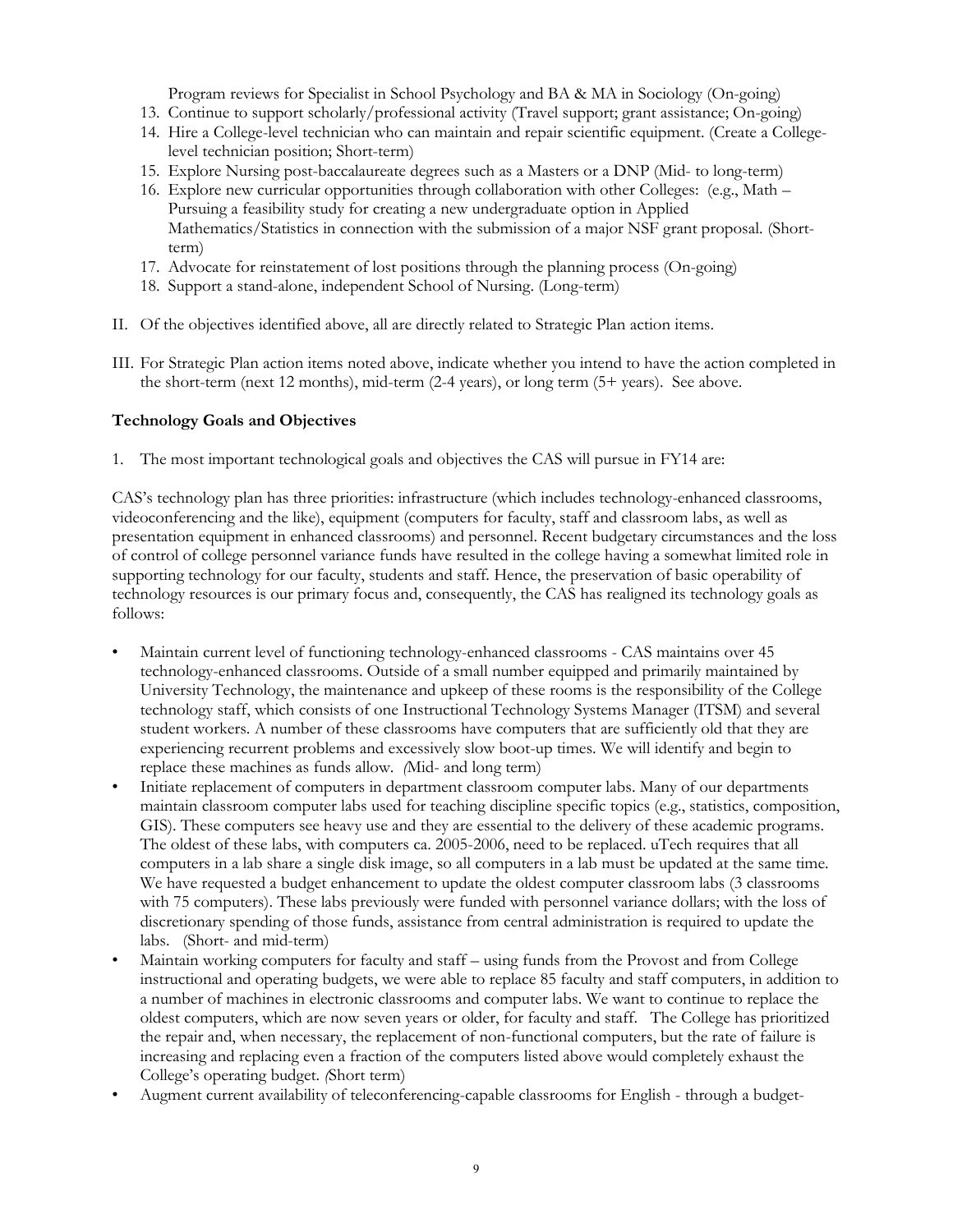enhancement request, supplemented with department and college funds, the College hopes to add two teleconferencing classrooms within the current calendar year. These rooms have become increasingly important with the introduction of the English major and General Education offerings at the QC campus. *(*Short term)

- Restructure college technology staffing to meet current needs the College employs one ITSM and several student workers as technology support. An additional ITSM position, which served as the College's web master, has been vacant for a year. The increased demands on College staff to support technology equipment and classrooms, as well as the adoption and implementation of the contentmanagement system for web pages suggests some restructuring of these positions and their responsibilities is in order, with the goal of increasing technology support to deal with the increased demands and aging infrastructure/equipment. To help meet the needs of the college and its departments for updating web content, one of our office support personnel, Ms. Susie Fowler, assist with web design and content. She is in the process of gaining additional skills through participation in various professional development opportunities *(*Mid-term)
- Accelerate the pace at which new technology classrooms are created work with University Technology and central administration to convert additional classrooms to support electronic presentation. (Mid- and long term)
- 2. Describe how these objectives build upon goals in divisional and/or institutional strategic plans. **(See above)**
- 3. For each technology item, indicate whether you intend to have the action completed in the short-term (next 12 months), mid-term (2-4 years), or long term (5+ years). **(See above)**

## **Internal Reallocations and Reorganizations**

- 1. What are planned FY14 reallocations or reorganizations, including the movement of positions, the upgrade of positions, the creation of new positions, or the reallocation of personnel or operating funds?
	- To facilitate the administration of the fast-growing LAS undergraduate and graduate programs (with 86 and 39 majors, respectively, as of Spring 2013), one faculty member at each of the campuses will be given course release time each semester to facilitate scheduling, coordination, advising of students, and cultivating faculty research advisors for the programs. These positions benefit the Quad Cities and Macomb campus LAS students, and provide a stronger administrative presence for the program on the QC campus. (Goal 2: Enrich Academic Excellence: Support strong commitments to teaching and instruction)
	- CAS will reassign a faculty member for a one-course release per semester, and add a month of summer employment, to coordinate CAS Teacher Education activities in the Sciences and in the other Teacher Education areas. This will allow for greater coordination with COEHS, facilitate reporting compliance with accrediting bodies and help insure teacher education programs remain current in light of ever-changing state standards. (Goal 2: Enrich Academic Excellence: Provide strong commitments and increase opportunities to support research, scholarly/creative activities, and public service and outreach).
- 2. How do these reallocations and reorganizations further Strategic Plan goals and objectives? **(See above)**
- 3. Describe how all reallocations, permanent and temporary, will affect the unit's standard performance measures.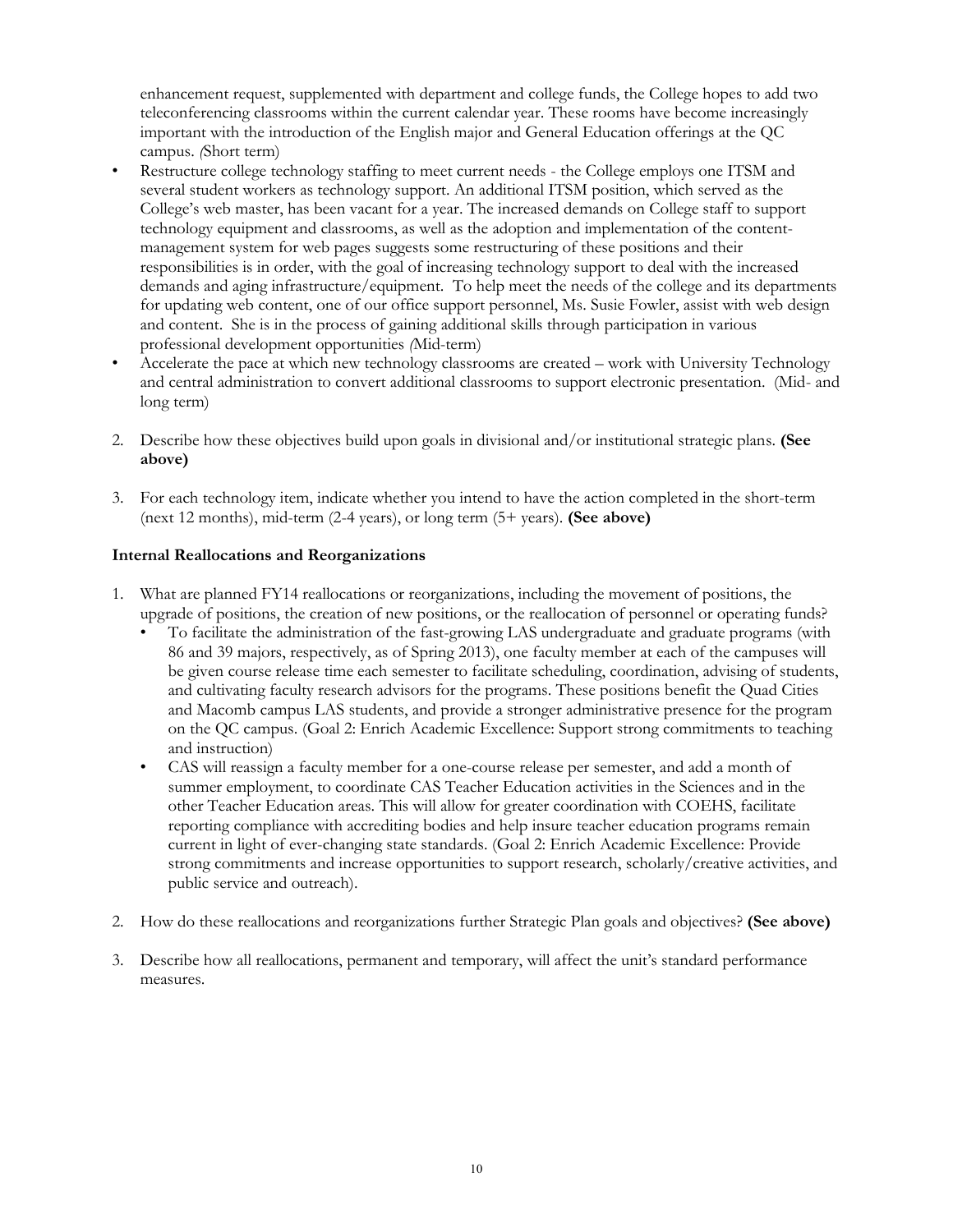- All of the reallocations listed in Section 1 above are directly related to Western's tradition of being a leader in providing academic excellence and educational opportunity. Recent budgetary constraints, efforts to limit spending to all but essential items, and the loss of control over College Personnel Variance funds greatly limit the ability of the College to respond to needs in areas such as classroom technology improvements, provision of modern computers to faculty and staff, and equipping departments with new and/or functional scientific equipment. (Requests for these sorts of expenditures are now found later in this document, under New Funding Requests.) The modest reallocations above represent attempts to make substantial impacts in several academic and/or research areas without negatively affecting current funding in other areas. It is anticipated that by providing these resources, programs will continue to meet or exceed expectations in terms of enrollments and student graduating from these departments.
- 4. How are you planning to find new funds?
	- a. Describe divisional strategies to seek additional resources (e.g., grants, Foundation)
		- The College will continue to support efforts of departments and faculty to seek federal and state funding. Through participation in OSP grant writing workshops, support of travel to meet with agency directors, enhancement of new faculty opportunities to prepare grants by providing summer support, and reinstatement of the faculty mentoring program, the College will continue to promote grant applications.
		- The College continues the support of the GIS Center as it provides an opportunity for students and faculty through the contractual services generated doing local and community based projects. In FY09, IES coordinated a Memorandum of Agreement between WIU and the Army Corps of Engineers' Rock Island District (COERI). In FY10, the institute coordinated an MOU between WIU and the U.S. Fish and Wildlife Service - Rock Island. Both of these MOUs have and should continue to facilitate research contracts with the federal agencies. MOUs were developed with 3 hospitals affiliated with the Clinical Laboratory Science Program that requires a year of training in a teaching hospital environment. The hospitals provide the teaching staff, lab equipment, and consumables for which we pay a nominal fee of \$500 to \$1000 per student per semester. The students are registered for 15 to 16 semester hours of CLS courses through WIU.
		- The College's advancement officer continues to solicit gifts and donations to the College in conjunction with the Foundation office.
		- A laboratory charge has been proposed (see Appendix) for students in the laboratory sciencebased courses in Biology, Chemistry, Geography, Nursing, and Physics. This fee will augment the existing static operating budgets in these departments. Giving current enrollment trends, the proposed fee would generate in excess of \$212,000 per year. All other similar institutions have a science laboratory fee and the proposed charge is at the lower range of fees charged by those institutions.
		- In addition, the College will continue to pursue through the Provost's office the use of COPS funds to effect long-term improvements to facilities used by our departments
	- b. Provide an explanation of how additional resources would be used to enhance divisional objectives
		- Grants and contracts provide resources for scientific equipment purchases, funding for commodities used in research and teaching, cost of travel to professional meetings, and support for graduate and undergraduate students. Some of the funding is also used for K-12 outreach activities and student recruiting. Grant resources are also used in conjunction with advancement activities and appropriated funds to complete projects too costly to initiate using only appropriated funds. Examples include equipment used in chemistry and physics, funds to upgrade the research facilities at Kibbe Field Station, and endowed funds to support student research activities.
		- Costs of laboratory equipment, commodities, and service contracts have been increasing exponentially, and the proposed science laboratory fee is needed in order to continue to offer a quality laboratory experience for our science students.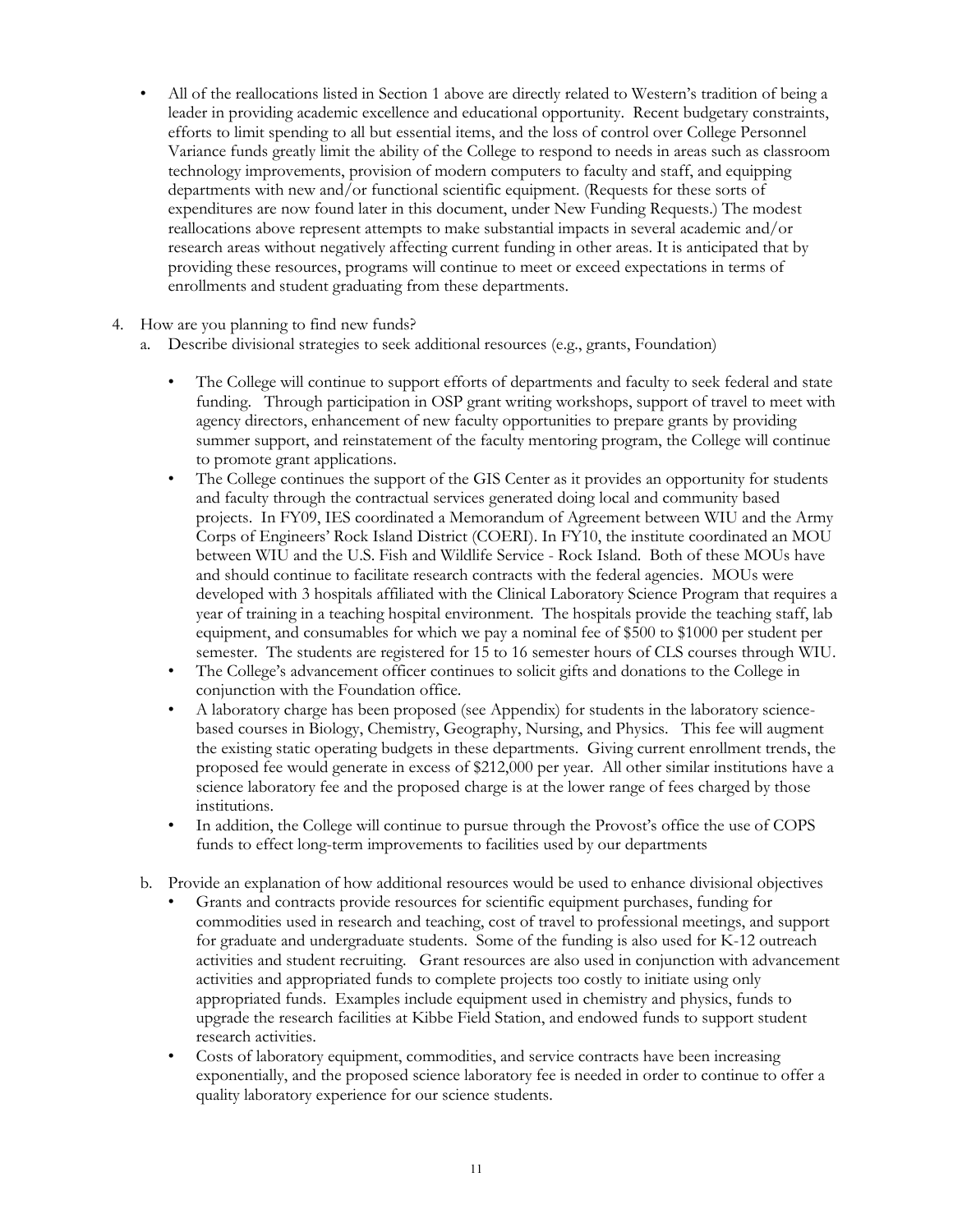- c. Summarize long-term external funding goals which extend beyond FY14
	- Our long-term external goals include insuring the availability of funds for faculty and student travel, equipment, and facilities to continue the basic professional research that supports an academically robust curriculum. We will also continue to solicit support for the Substance Abuse Center funds for new laboratory facilities on campus and at Kibbe Field Station, increases in the Nursing Program, environmental studies initiatives, support and enhancement of the LAS programs and student and faculty research.
- d. Develop indicators/benchmarks to track attainment of goals
	- Indications that some goals are being reached will include increases in number of grant and contract proposals submitted. Continued ability of faculty and students to attend and participate in professional meetings would also indicate goals had been met. The sequential up-grading of classroom and laboratory facilities would indicate success in these project areas. Improved pedagogy in science laboratories would indicate the success of providing adequate modern instrumentation and consumables in this teaching environment.
- 5. What is the current status of the long-term funding goals established last year?
	- Several long-term funding goals were identified in FY13.
	- Support of faculty and student travel a Foundation account has been created and funds solicited; undergrad and grad conference travel continues to be funded out of our appropriated budget
	- Support Substance Abuse Center we continue to work with potential major donors.
	- Identify funds for new lab facilities COPS funds have been directed to renovate several Chemistry labs in Currens Hall, and we continue to solicit funds via external grants and Foundation sources
	- Identify funds for Kibbe field station funding is apparently no longer available for this project through NSF, so other Federal sources are being investigated
	- Increases in Nursing program grant opportunities continue to be explored and one grant has been awarded (\$175K)
	- Pursue support for environmental study initiatives explorations have been ongoing concerning a consortium of seven regional land grant universities and WIU's Institute for Environmental Studies to pursue legislative funding for research on Upper Mississippi River basin
	- Support student and faculty research ongoing attempts to secure extramural funding by faculty resulted in grants of \$188,047 and contracts worth \$107,394 for FY13 through Feb. 28, 2012.

# **Western Illinois University Quad Cities**

1. Briefly describe programs or course offerings in the Quad Cities and the current success of those programs in terms of majors, minors, enrollment/SCH production, and completability. UG Majors and current enrollments include: English (22, first offered FY13), Liberal Arts and Sciences (BLAS-64), and Nursing (7). Minors include African American Studies (0), English (24), Environmental Studies (6), Professional Writing (6), Psychology (93), Sociology (53), and Women's Studies (7). Graduate Majors include Biological Sciences (21), English (25), and Liberal Arts and Sciences (MLAS-12). Postbaccalaureate certificates include Environmental GIS (14); English (10) with options in Literary Studies, Teaching Writing, and Professional Writing; and Zoo & Aquarium Studies (24). We also anticipate offering the Religious Studies minor at the QC campus beginning fall 2013. Most if not all of the courses, especially at the UG level, serve several purposes. They may contribute to a declared minor that is completed in its own right (e.g., a minor for BLAS students, or for other majors). These same courses may also contribute to the BLAS degree, either as one of the concentrations or as part of the 'paired minors' option. If the course is used to complete the BLAS paired minor option, it is not coded a declared minor, even though it and all the other courses required for the minor must be completed. Also, many of the same courses serve BOT-BA students.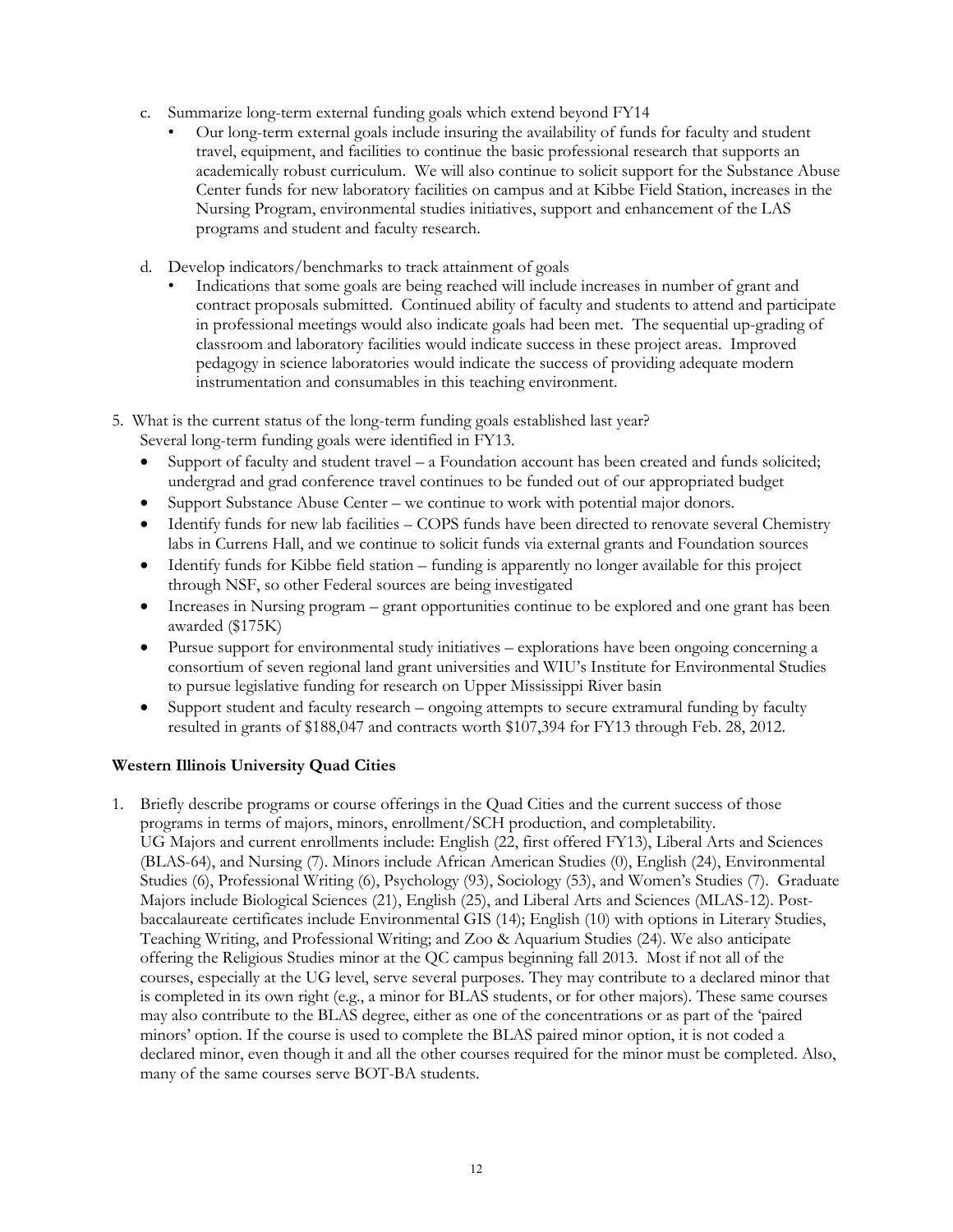- 2. How many faculty do you currently have located in the Quad Cities? How many Macomb-based faculty deliver courses in the Quad Cities? How many adjuncts did you use last year to teach in the Quad Cities? Will you be requesting additional faculty/staff next year (explain)?
	- Six tenure or tenure-track faculty are located in the  $QC 4$  support LAS programs as well as Eng/Jour (2) and Soc/Anthro (2); 1 faculty supports Biol and 1 faculty supports Biol and GIS. A  $7<sup>th</sup>$ instructor assists in the US Bank/WIU-QC Writing Center. An 8th instructor delivers upper-level math courses in support of Teacher Ed, and a  $9<sup>th</sup>$  instructor teaches full-time in support of the Psychology minor. Ninety-five courses were taught at the QC campus (83 were face-to-face; 12 were taught using CODEC). This is an increase of 31 courses (48% increase) from the previous year. Forty different faculty delivered these courses (an increase of 11 faculty from 2012). Additionally, 79 online sections were assigned "IQ" designations (an increase of 52 sections or 292% from the previous year), thus reserving 365 openings for QC students (319 of the 365 openings were filled). Also, we are assessing the program administration structure for the LAS Macomb and QC programs (currently administered by a single faculty director).
- 3. Will you be asking for new programs or offerings in the Quad Cities next year? Will you be offering fewer programs or courses next year (if so, explain why)?
	- Sociology and Anthropology propose offering the B.A. in Sociology at the QC campus, if they gain approval to hire a tenure track faculty position. Philosophy and Religious Studies has requested approval to offer the Religious Studies minor at the QC campus. Additionally, several other programs are exploring the possibility of offering minors at the QC campus; these include Creative Writing and Film Studies (both through English & Journalism), Foreign Language (beginning with Spanish, but other languages also possible), History, and Political Science. Finally, the Environmental Science Ph.D. program awaits IBHE approval, but will be offered through the QC campus once approved.
- 4. Summarize your short-term (2-4 years) and long-term (5 years or more) plans for Quad Cities in your unit (if applicable).
	- We will continue to support existing programs in the QC and examine how additional programs, especially minors such as History and majors such as Sociology could be supported in the QC (shortand long-term). To facilitate offering a lab-based curriculum, we will develop an environmental laboratory facility and focus on environmental-based curriculum (we have added graduate credit for ENVR 401) to develop signature programs in the QC unique to its geographical location and opportunities, especially once the ES Ph.D. program receives approval through the IBHE. Also, we will develop a GIS Center at the QC campus similar to the McDonough County GIS Center that will provide access to grants from Quad Cities' governments (long-term). We will continue to secure commitments to systematically add new faculty to augment commitments made by the CAS and the Provost to reflect growing enrollment at the QC campus (short-and long-term). Nursing is also exploring the possibility of an affiliative agreement with Trinity. Additionally, the short- and midterm goals are
		- Delivery of Environmental Sciences (ES Ph.D.) once approved by IBHE
		- LAS Programming Review and Enhancement
		- Sociology Major Development, delivery and collaborative affiliations
		- General Education Delivery
		- Continued exploration of affiliative agreements
		- Continued support of Engineering Program
- 5. Explain additional resources (grants, foundation, etc.) derived from or located in the Quad Cities.
	- Development officers Gary Rowe (QC) and Bryce Dexter (CAS) will continue to collaborate on external funding opportunities

## **New Funding Requests**